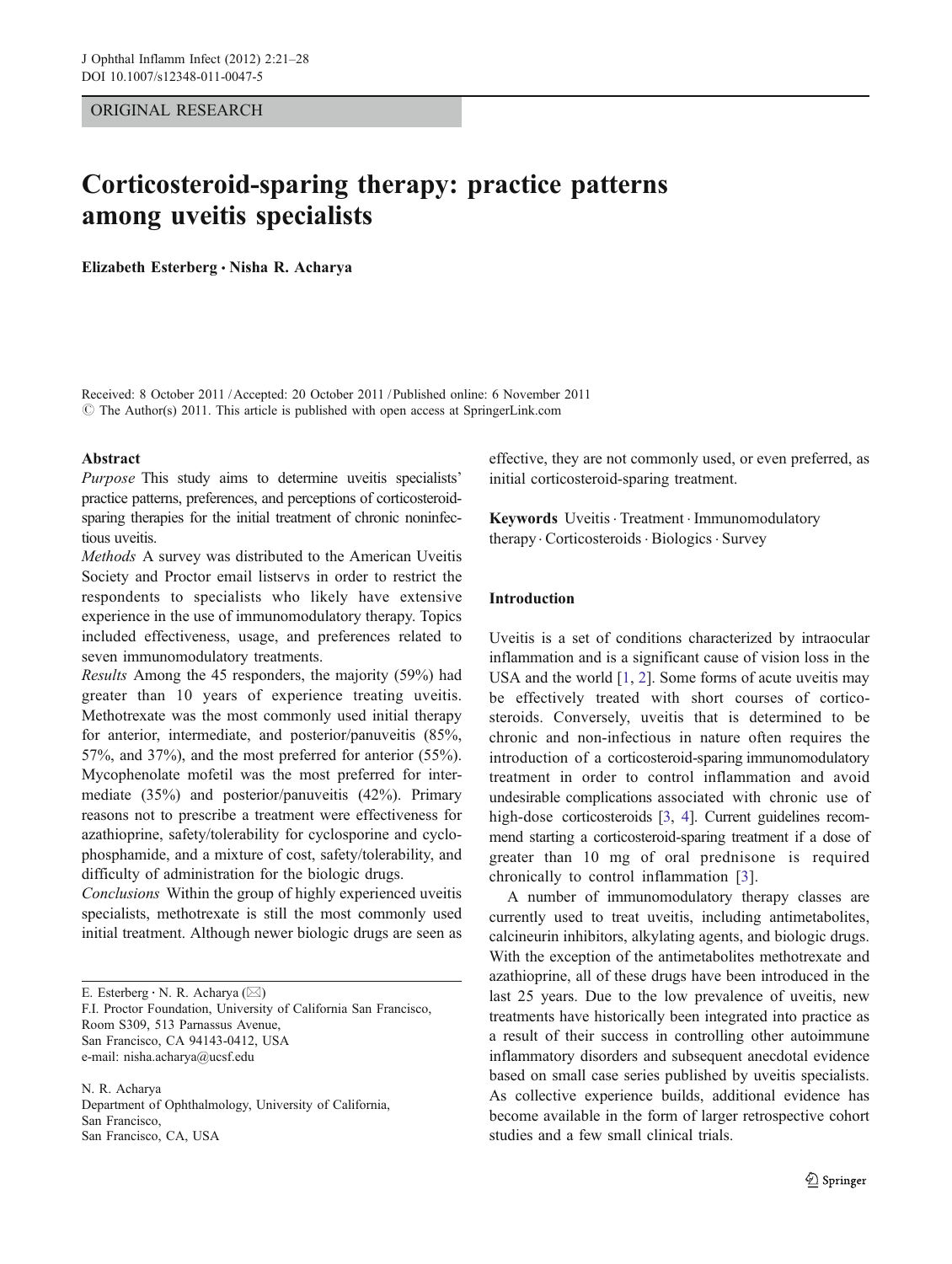Guidelines for the use of corticosteroid-sparing immunomodulatory treatments have been established fairly recently to aid clinicians in treating uveitis, but they do not dictate a specific algorithm on how immunomodulatory therapies should be used [\[3](#page-6-0)]. There is little information available on what treatments are being used as first-line corticosteroid-sparing agents and the reasons why specific therapies are not preferred. This survey aims to capture the practice patterns and perceptions of uveitis specialists concerning first-line corticosteroid-sparing treatment for chronic uveitis.

#### Materials and methods

#### Survey population

The survey was distributed by email to 205 members of the American Uveitis Society and Proctor Foundation listservs through the use of the web application surveymonkey.com. The first email, containing a link to the survey, was sent on 10/ 6/09. All responses were anonymous. The American Uveitis Society is a selective group of uveitis specialists. Admission is voted on by an executive committee and requires applicants to commit at least one third of their time to clinical care and/or research involving immunology/inflammation, at least two first or second author publications on immunology/inflammation in peer-reviewed journals in the last 4 years, and two letters of recommendation, with at least one from a member of the American Uveitis Society. The Proctor Foundation listerv is comprised of specialists in ocular inflammatory disease. There is overlap in these two listservs, but each respondent was only allowed to submit one survey response. This population was chosen despite its small size in order to elicit opinions only from uveitis experts who are likely to have extensive experience with the use of immunomodulatory therapies as steroid-sparing treatment.

#### Survey

The survey consisted of five sections and included seven immunomodulatory therapies: methotrexate, mycophenolate mofetil, azathioprine, cyclosporine, cyclophosphamide, infliximab, and adalimumab. The first section contained Likert scales for rating the effectiveness of seven therapies for controlling inflammation and allowing a successful corticosteroid taper in three anatomical locations of uveitis (anterior, intermediate, and posterior/panuveitis). Effectiveness ratings were reported on a four-point Likert scale, with 1 and 2 representing unfavorable responses of "Not effective" and "Somewhat effective", and 3 and 4 representing favorable responses of "Mostly effective" and "Very effective". The second and third sections captured

which treatments are most commonly used as first-line corticosteroid-sparing therapy and which would be preferred in an ideal world where cost and availability were not an issue. In these sections, respondents were asked to rankorder the seven treatments within each anatomic location according to actual use and preference. The fourth section had a variety of questions to determine perceived disadvantages of each treatment, as well as more detailed questions on the administration of methotrexate and what dose levels of systemic and topical corticosteroids are considered acceptable maintenance doses. Finally, demographic information on the respondents was collected. Institutional review board exemption was obtained.

#### Statistical methods

Descriptive analyses were conducted with binomial 95% confidence intervals where appropriate. Additional analyses of Likert-style questions were conducted using Kruskal– Wallis analysis of variance to compare effectiveness of treatments [[5\]](#page-6-0). P values shown are nominal (16 hypothesis tests were performed) and only referred to as statistically significant when the reported value was less than 0.003 according to the Bonferroni correction for multiple comparisons. Worth estimates were calculated based on ranking data using a Bradley–Terry model to represent what fraction of overall worth could be assigned to each treatment and to estimate an overall ranking [[6\]](#page-6-0). All analyses were conducted using the statistical software R [\(www.R-project.org\)](http://www.R-project.org).

## Results

Physician demographics and characteristics

Of the 205 clinicians contacted through the listserv, 45 completed the survey. All respondents characterized themselves as practicing uveitis specialists, of which the majority (59%) had more than 10 years of experience, and an additional 14% had 6–10 years of experience. Sixty-eight percent of respondents practice in a university or academic setting, 27% in a private solo/group practice, and 5% in a health maintenance organization. Ninety-seven percent prescribe and manage immunomodulatory therapy themselves at least some of the time, with 41% reporting that they always manage such treatment themselves. Eighty-three percent of the respondents practice in the USA, 6% in Mexico, 6% in Europe, 3% in Australia, and 3% in Canada.

#### Treatment effectiveness

Treatment effectiveness was defined as the ability to control ocular inflammation and successfully taper corticosteroids to an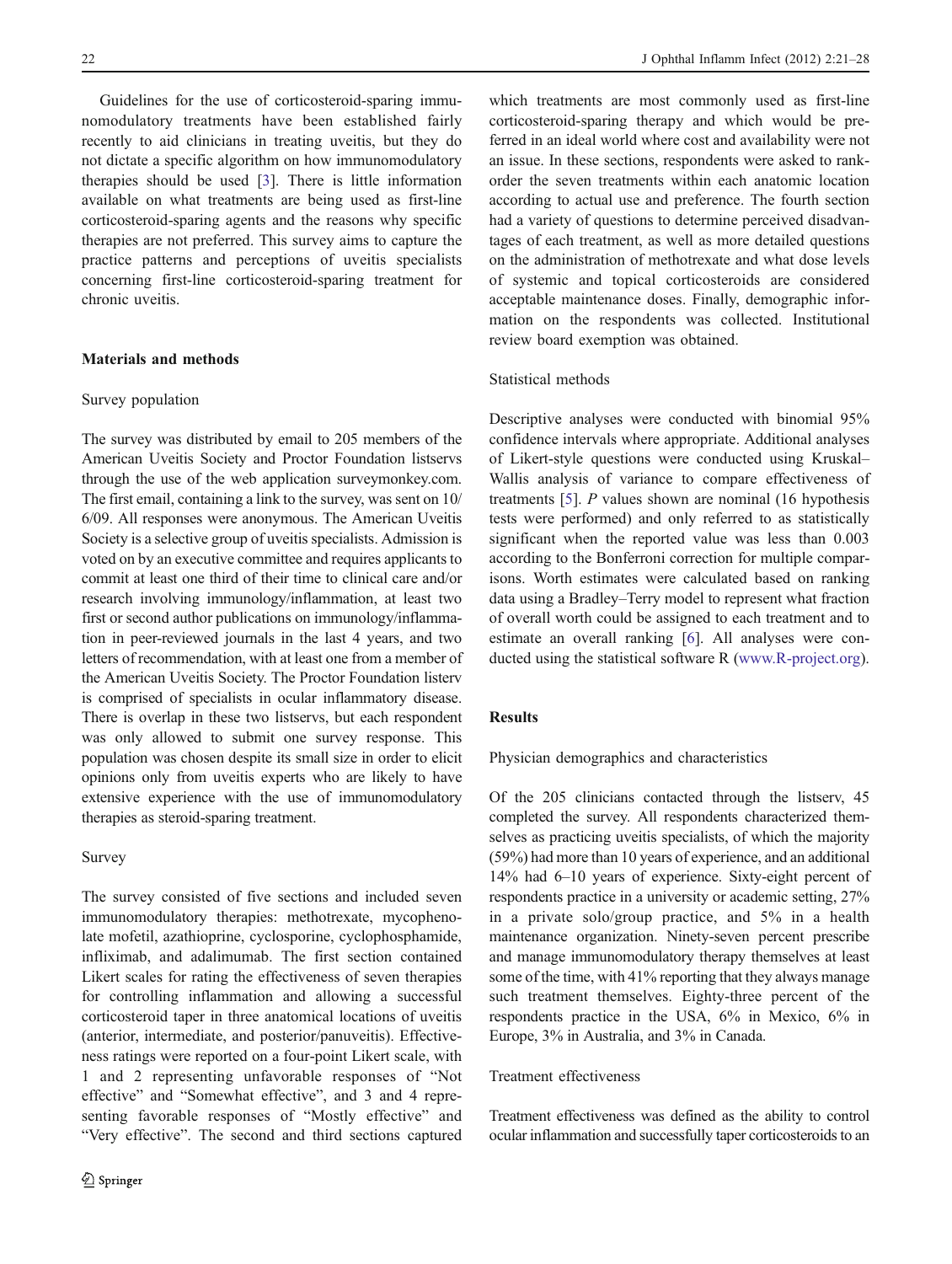acceptable maintenance dose. According to our respondents, the median acceptable maintenance dose of oral prednisone (i.e., corticosteroid-sparing) was 7.5 mg/day (range 0 to 10 mg/ day), and the median acceptable dose of topical prednisolone acetate 1% was 2 drops/day (range 1 to 6 drops/day).

The median efficacy ratings for each corticosteroid-sparing treatment and anatomic location are shown in Table 1. Within each anatomic location, respondents thought there were significant differences between the effectiveness levels of the seven drugs ( $P \le 0.001$ ). As for perceived differences in the effectiveness of each drug within a specific anatomic location, only methotrexate had a statistically significant difference. Respondents considered methotrexate to be only somewhat effective for treating patients with intermediate, posterior, and panuveitis, but mostly effective for those with anterior uveitis  $(P \le 0.001)$ . This perceived difference in effectiveness was reflected in the favorability ratings for methotrexate, which were 62% for anterior, 44% for intermediate, and 22% for posterior and panuveitis (Table [2\)](#page-3-0). Adalimumab was considered to be mostly effective for patients with intermediate, posterior, and panuveitis, and very effective for anterior uveitis  $(P=0.04)$ . Similarly, reported effectiveness ratings for cyclosporine were higher in intermediate and posterior/panuveitis compared to anterior uveitis ( $P=0.08$ ). Only 20% responded favorably concerning the use of cyclosporine in patients with anterior uveitis, while 38% and 44% assigned a favorable rating for its use in intermediate and posterior/panuveitis, respectively. Infliximab had the highest overall favorability ratings for effectiveness (82%, 69%, 71% for anterior, intermediate, and posterior/panuveitis, respectively) while azathioprine had the lowest (29%, 31%, 33%).

Approximately 60% of respondents believe that methotrexate is more effective when administered subcutaneously compared to by mouth. However, of patients prescribed methotrexate doses of 20 mg/week and 25 mg/week, only an average of 19% and 25%, respectively, were placed on subcutaneous treatment. The mean maintenance dose of methotrexate used was 18.5 mg weekly (range 7.0 to 25.0 mg weekly).

Used vs. preferred immunomodulatory therapy

The majority of respondents reported that methotrexate was their most commonly used initial corticosteroid-sparing treatment for noninfectious uveitis in all three anatomic subgroups, followed by mycophenolate mofetil (85% vs. 6% for anterior,  $P<0.001$ ; 57% vs. 22% for intermediate,  $P=$ 0.002; 37% vs. 27% for posterior/panuveitis,  $P=0.49$ ) (see Fig. [1](#page-3-0)). Azathioprine, cyclophosphamide, and infliximab were rarely or never used as initial corticosteroid-sparing treatment, and none of the respondents listed adalimumab as being used for initial treatment for any anatomic subgroup.

When asked about a scenario where cost and availability of therapies were not an issue, 55% still reported that methotrexate was their most preferred initial corticosteroidsparing treatment for anterior uveitis, followed by 20% for mycophenolate mofetil  $(P=0.003)$ . For intermediate and posterior/panuveitis, however, mycophenolate mofetil was most frequently preferred, followed by methotrexate (35% vs. 24% for intermediate,  $P=0.45$ ; 42% vs. 18% for posterior/panuveitis, P=0.04). Some respondents reported that they would prefer to use infliximab (10% anterior, 19% intermediate, 18% posterior/panuveitis) and adalimumab (13% anterior, 11% intermediate, 11% posterior/panuveitis) as initial treatment in each subgroup. Worth estimates based on ranking data indicate that methotrexate and mycophenolate mofetil are consistently ranked first or second overall in all scenarios, while cyclosporine, azathioprine, adalimumab, and infliximab are clustered in the middle and cyclophosphamide is consistently ranked last. The exact order of treatment use and preference fluctuated depending on anatomic location (Table [3](#page-4-0)).

#### Reasons immunomodulatory therapies are not prescribed

Respondents indicated that they might choose not to prescribe each of the drugs for different reasons (Fig. [2\)](#page-4-0). The most common reason not to prescribe methotrexate or azathioprine was concern about effectiveness (42% and 36%, respectively), although there was also some concern

|                      | <b>MTX</b> | <b>MMF</b> | <b>AZA</b> | <b>CSA</b> | <b>CTX</b> | INF  | ADA  |           |
|----------------------|------------|------------|------------|------------|------------|------|------|-----------|
| Anterior             |            |            |            |            | 4          | 4    | 4    | < 0.001   |
| Intermediate         |            |            |            | 2.5        | 4          |      |      | < 0.001   |
| Posterior/panuveitis |            |            |            |            | 4          | 3.5  |      | < 0.001   |
|                      | < 0.001    | 0.44       | 0.79       | 0.08       | 0.87       | 0.47 | 0.04 | $P$ value |
|                      |            |            |            |            |            |      |      |           |

Table 1 Median effectiveness ratings<sup>a</sup> of immunomodulatory treatments

MTX methotrexate, MMF mycophenolate mofetil, AZA azathioprine, CSA cyclosporine, CTX cyclophosphamide, INF infliximab, ADA adalimumab

<sup>a</sup> Respondents were asked to rate the effectiveness of each immunomodulatory therapy by anatomic subtype on a four-point scale (1=not effective, 2=somewhat effective, 3=mostly effective, 4=very effective)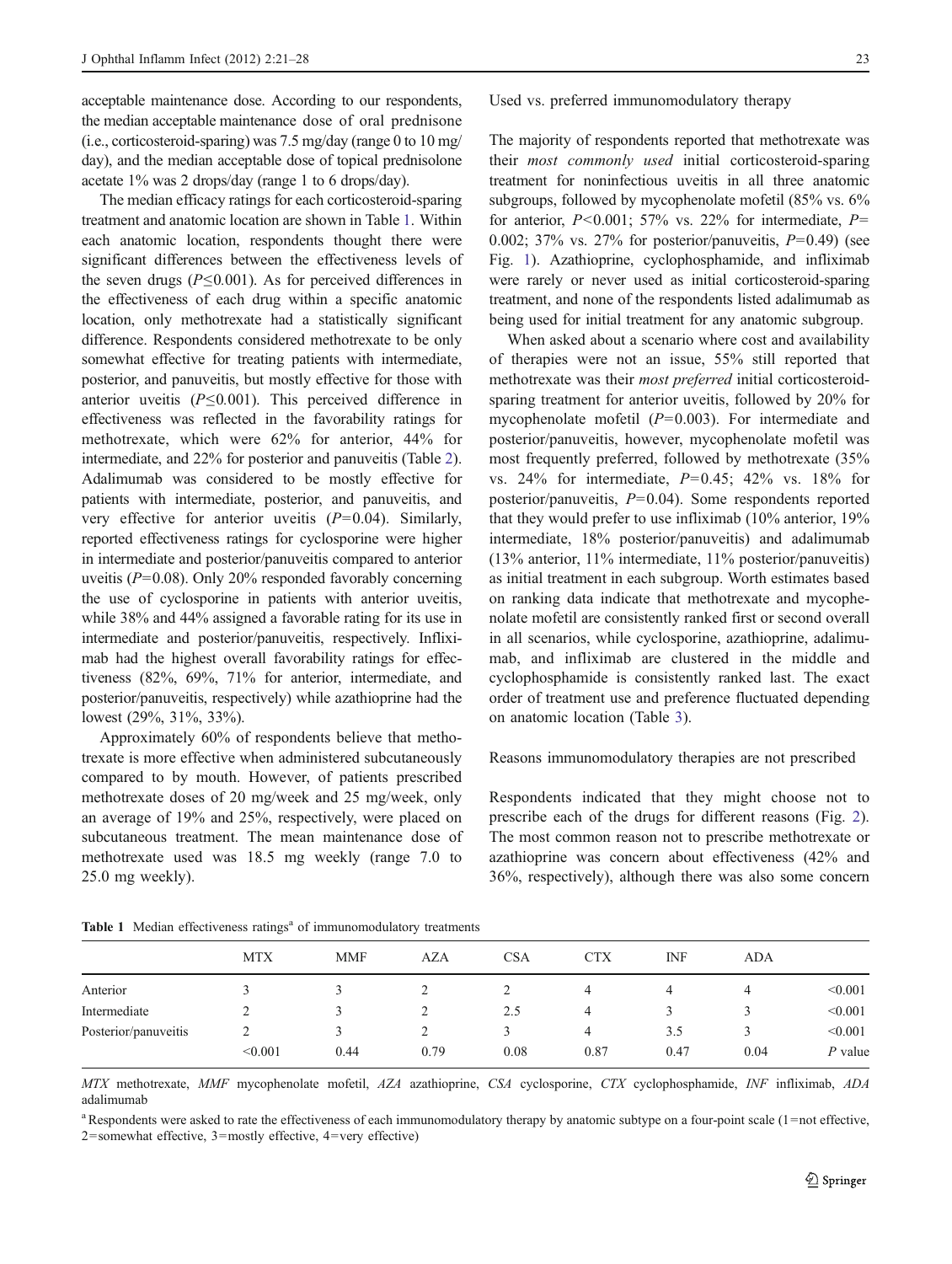<span id="page-3-0"></span>Table 2. Favorability ratings of immunomodulatory therapies

|                        | <b>MTX</b><br><b>CSA</b><br><b>CTX</b><br><b>INF</b><br><b>MMF</b><br>AZA |            |             |            |             |            |            |  |  |  |  |
|------------------------|---------------------------------------------------------------------------|------------|-------------|------------|-------------|------------|------------|--|--|--|--|
|                        |                                                                           |            |             |            |             |            | <b>ADA</b> |  |  |  |  |
| Favorable <sup>a</sup> |                                                                           |            |             |            |             |            |            |  |  |  |  |
| Anterior               | 28(62%)                                                                   | 24(53%)    | 13 $(29%)$  | $9(20\%)$  | 21(47%)     | 37(82%)    | 33 (73%)   |  |  |  |  |
| Intermediate           | 20(44%)                                                                   | $27(60\%)$ | 14 $(31\%)$ | 17(38%)    | 24(53%)     | 31 $(69%)$ | 26 (58%)   |  |  |  |  |
| Posterior/panuveitis   | 10(22%)                                                                   | 24(53%)    | 15(33%)     | 20(44%)    | 32 $(71\%)$ | 32(71%)    | 25(56%)    |  |  |  |  |
| No opinion             |                                                                           |            |             |            |             |            |            |  |  |  |  |
| Anterior               | $0(0\%)$                                                                  | 7(16%)     | 19(42%)     | 16(36%)    | 20(44%)     | $5(11\%)$  | 10(22%)    |  |  |  |  |
| Intermediate           | $1(2\%)$                                                                  | 4(9%)      | 13 $(29%)$  | 11 $(24%)$ | 17(38%)     | 7(16%)     | 12(27%)    |  |  |  |  |
| Posterior/panuveitis   | $1(2\%)$                                                                  | 2(4%)      | 11 $(24%)$  | 7(16%)     | $9(20\%)$   | 7(16%)     | $16(36\%)$ |  |  |  |  |

MTX methotrexate, MMF mycophenolate mofetil, AZA azathioprine, CSA cyclosporine, CTX cyclophosphamide, INF infliximab, ADA adalimumab

<sup>a</sup>Rating question responses of "mostly effective" or "very effective" were considered favorable. Respondents could also indicate if they had no opinion for a particular combination

about safety/tolerability (13% and 18%). Common reasons not to prescribe mycophenolate mofetil included cost (40%), lack of long-term data on its use (13%), and safety/tolerability (13%). The primary concern with using cyclosporine or cyclophosphamide was safety/tolerability (44% and 80%), but other reasons not to prescribe cyclosporine included effectiveness (38%) and cost (13%). The most common reason not to prescribe infliximab and adalimumab was cost (62% and 56%, respectively). Other prominent concerns for these biologic drugs included a lack of long-term data (24% and 29%), safety/tolerability (22% and 20%), and difficulty of administration (38% and 13%).

Our results indicate that within each anatomic location, there are significant differences in the perceived effective-

# ness of corticosteroid-sparing treatments for controlling ocular inflammation and allowing a successful corticosteroid taper.

Though they do not receive the highest favorability ratings for effectiveness, the most commonly used and most preferred drugs are from the antimetabolite class. Respondents indicate that the long-used methotrexate is their most common first choice corticosteroid-sparing therapy for all anatomic locations of uveitis, with only mild concerns for safety and tolerability. Even given the choice of any other drug disregarding cost and availability, most would still prefer to prescribe methotrexate for anterior uveitis. Methotrexate, however, was the only drug in which there was a significant difference in effectiveness ratings by anatomic location. For intermediate and posterior/panuveitis, respondents would prefer to use mycophenolate mofetil; the main reason for not prescribing mycophenolate initially seems to be cost. These trends were seen when looking at

#### a C b **Anterior Uveitis Intermediate Uveitis Posterior and Panuveitis**  $\overline{a}$  $\overline{a}$ Q **II** Used **Ø**Preferred 0.8  $0.8$  $\overline{0.8}$ 0.6 0.6 0.6  $0.4$  $0.4$  $\overline{a}$ 0.2  $0.2$  $0.2$  $\overline{a}$  $0.0$  $\overline{a}$ MTX MMF AZA CSA CTX INF **ADA MTX** MMF AZA CSA CTX **INF ADA MTX** MMF AZA CSA CTX **INF ADA**

Fig. 1 Histograms showing proportions of respondents, with 95% onfidence intervals, ranking each treatment as most commonly used or most preferred if cost and availability were not an issue. MTX methotrexate,

MMF mycophenolate mofetil, AZA azathioprine, CSA cyclosporine, CTX cyclophosphamide, INF infliximab, ADA adalimumab

Discussion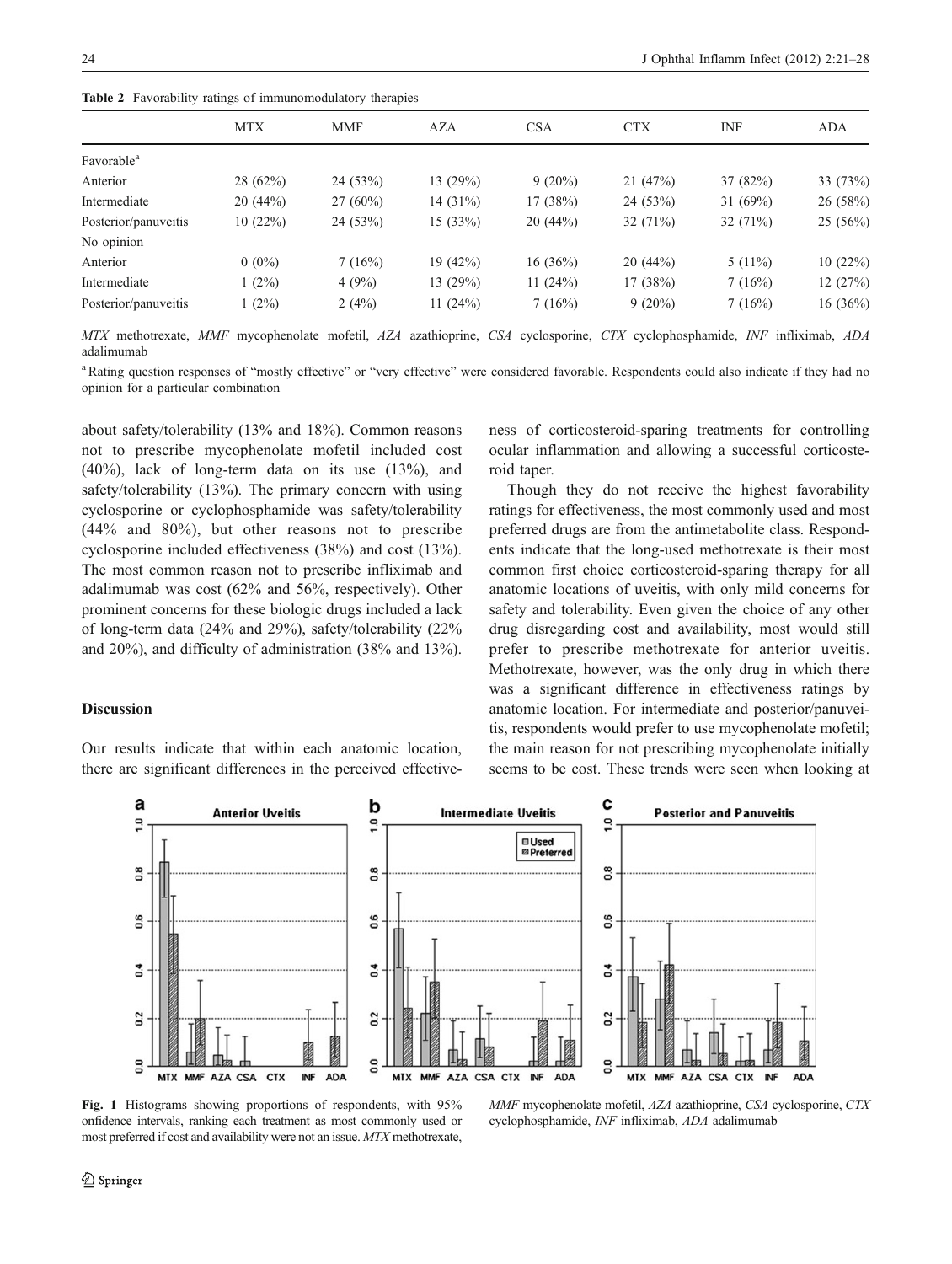<span id="page-4-0"></span>

|  |  |  |  |  |  |  |  |  | Table 3 Overall rankings by anatomic location of uveitis and corresponding worth estimates <sup>a</sup> |  |  |
|--|--|--|--|--|--|--|--|--|---------------------------------------------------------------------------------------------------------|--|--|
|--|--|--|--|--|--|--|--|--|---------------------------------------------------------------------------------------------------------|--|--|

| Rank           | Anterior   |            | Intermediate |              | Posterior/pan |            |  |
|----------------|------------|------------|--------------|--------------|---------------|------------|--|
|                | Used       | Preferred  | Used         | Preferred    | Used          | Preferred  |  |
|                | MTX (0.60) | MTX (0.30) | MTX (0.24)   | MMF $(0.23)$ | MMF(0.21)     | MMF(0.22)  |  |
| 2              | MMF(0.13)  | MMF(0.22)  | MMF(0.21)    | MTX(0.20)    | MTX (0.19)    | MTX(0.18)  |  |
| 3              | INF(0.07)  | INF(0.14)  | AZA(0.13)    | INF(0.16)    | AZA(0.14)     | INF(0.15)  |  |
| $\overline{4}$ | AZA(0.07)  | ADA (0.13) | CSA(0.13)    | ADA (0.13)   | CSA(0.14)     | ADA (0.15) |  |
| 5              | ADA(0.06)  | AZA(0.10)  | INF(0.13)    | AZA(0.12)    | INF(0.13)     | CSA(0.12)  |  |
| 6              | CSA(0.05)  | CSA(0.07)  | ADA (0.11)   | CSA(0.11)    | ADA (0.11)    | AZA(0.11)  |  |
| 7              | CTX(0.02)  | CTX (0.04) | CTX(0.05)    | CTX(0.05)    | CTX (0.08)    | CTX(0.07)  |  |

MTX methotrexate, MMF mycophenolate mofetil, AZA azathioprine, CSA cyclosporine, CTX cyclophosphamide, INF infliximab, ADA adalimumab

<sup>a</sup>Calculated using a Bradley–Terry model: represent what fraction of overall worth could be assigned to each treatment and are used to estimate an overall ranking (e.g., based on the collective rankings of the respondents, methotrexate could be assigned 60% of the collective preference as the most used initial treatment for anterior uveitis)

first choices for most commonly used and most preferred treatments and when evaluating the full ranking data using a Bradley–Terry model. This is a well-developed method of rank-ordering items based on how each respondent ranks each item in relation to the others, and may provide a more relevant estimate of the relative usage and preference within our survey population by incorporating more in-depth information [\[6](#page-6-0)].

Even with the recent availability of generic mycophenolate mofetil, the cost per month is still more than double that of methotrexate. According to Medicare reimbursement rates, a 1-month supply of maintenance dose methotrexate (25 mg per week) costs \$50.55, and an equivalent supply of generic mycophenolate mofetil (1 g twice a day) costs \$118.50 [\[7](#page-6-0)]. Retrospective studies by the Systemic Immunosuppressive Therapy for Eye Diseases Cohort Study Research Group, the largest such studies to date, have reported corticosteroid-sparing success rates at 6 months with methotrexate and mycophenolate for posterior/panuveitis at 21% and 41%, respectively [[8,](#page-6-0) [9\]](#page-6-0). Another study, comprised mostly of patients with posterior/panuveitis, reported success rates of 42% with methotrexate compared to 79% with mycophenolate mofetil [\[10](#page-6-0)]. There have been no controlled trials comparing methotrexate and mycophenolate mofetil for any anatomic location to confirm the differences found in retrospective studies. Azathioprine, the third antimetabolite option, was the least popular of the three among our respondents. Published retrospective



Fig. 2 Histogram annotated with percentage of respondents, and 95% confidence intervals, citing each reason for not prescribing specific immunomodulatory therapies. MTX methotrexate, MMF mycophenolate mofetil, AZA azathioprine, CSA cyclosporine, CTX cyclophosphamide, INF infliximab, ADA adalimumab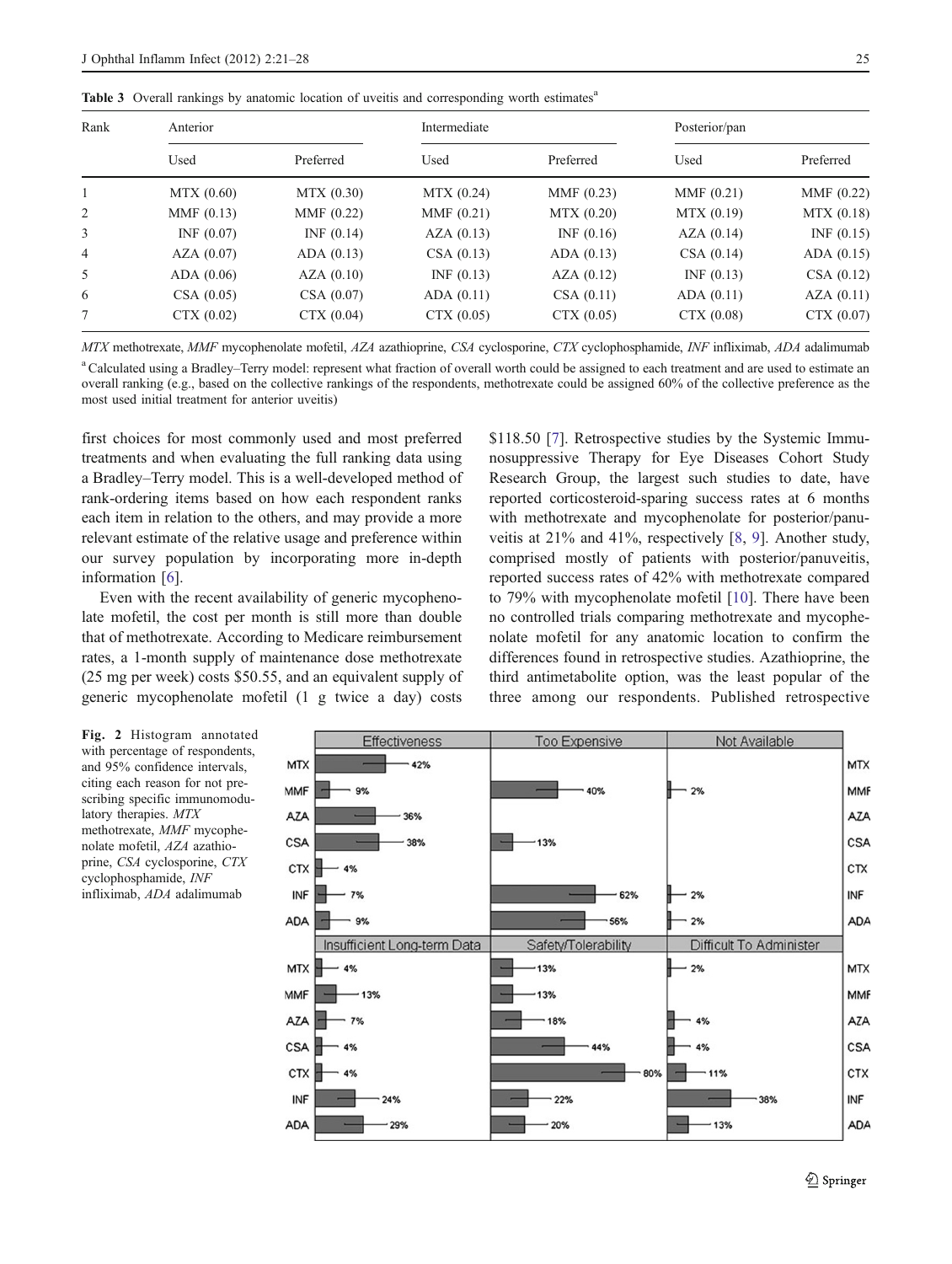studies report similar effectiveness rates to those of methotrexate for uveitis, but discontinuations due to safety and tolerability may be more frequent [[9](#page-6-0)–[12\]](#page-6-0). Azathioprine is also widely used in rheumatologic diseases and organ transplantation. Randomized trials comparing methotrexate to azathioprine have shown similar effectiveness for treating ANCA-associated vasculitis [\[13](#page-6-0)] and myasthenia gravis [\[14](#page-6-0)], and mixed results in rheumatoid arthritis with one small trial showing similar effectiveness [\[15](#page-6-0)] and another showing greater effectiveness with methotrexate [\[16\]](#page-6-0). Mycophenolate mofetil was shown to be more effective than azathioprine in a randomized trial of patients with Crohn's disease [\[17](#page-6-0)] and for cardiac transplantation [\[18](#page-6-0)], but trials in lupus nephritis [\[19](#page-6-0)] and renal transplantation [[20\]](#page-6-0) found no significant differences.

Despite being the least used and least preferred as firstline corticosteroid-sparing treatment, the biologic drugs adalimumab and infliximab and the alkylating agent cyclophosphamide received the overall highest effectiveness ratings based on both medians and percent of respondents giving a favorable response. Actual use and preference, however, do not match these reported beliefs. In fact, adalimumab, infliximab, and cyclophosphamide are infrequently used and preferred as initial corticosteroidsparing treatment, even if cost and availability are not an issue. In the case of adalimumab and infliximab, respondents cited a number of reasons not to prescribe these treatments, including cost, insufficient long-term data, concerns with safety and tolerability, and difficulty of administration. Adalimumab is given by subcutaneous injections and infliximab by intravenous infusions. Despite the overwhelming opinion that cyclophosphamide is effective, it was the least preferred drug, primarily due to concern for the safety of the patient. Cyclophosphamide has been associated with an increased risk of malignancy, infertility, and other undesirable side effects, so this finding was not surprising [[21](#page-7-0)]. Cyclosporine, a calcineurin inhibitor, was not commonly used and rarely preferred as first-line corticosteroid-sparing therapy because of safety and tolerability concerns and some doubt as to its effectiveness. Previous publications report widely varying rates of success with cyclosporine for uveitis, and there is evidence of high rates of side effects including nephrotoxicity [[22\]](#page-7-0).

This study does have limitations. It is possible that those who chose to participate in the survey are somehow different from those who did not, which would affect the generalizability of our results to all uveitis specialists or even to the members of the listservs as a whole. The sample size raises the question of whether the responses collected in this study reflect actual practice patterns of uveitis specialists, though studies have shown surveys with similar response rates (about 25%) to have comparable results to

those with higher response rates [[23](#page-7-0)–[25\]](#page-7-0). Increased sample size could have been achieved by including a broader sample of ophthalmologists in the study, but this would have potentially compromised our goal of eliciting opinions from uveitis specialists with extensive experience with immunomodulatory therapy. The respondents were all uveitis specialists, and the majority had greater than 10 years of practice experience, likely indicating the respondent group had a high level of expertise in this subject area. This is also highlighted by the fact that  $100\%$ of respondents reported maximum oral corticosteroid doses of 10 mg/day or less as acceptable maintenance levels, demonstrating familiarity with the SUN guidelines on the use of immunosuppressives [[3\]](#page-6-0). This is in contrast with the population of a recent survey focusing on corticosteroid use in which steroid-sparing immunosuppressives were rarely used and an average prednisone maintenance dose of 34 mg/day was reported [\[26](#page-7-0)]. In addition, as the vast majority of the respondents in our survey practice in the USA, reported practice patterns and preferences may be specific to the USA and could be different in other countries.

Perceptions of effectiveness and negative aspects of each treatment could be affected in a number of ways. Although general guidelines for the use of immunomodulatory treatment of noninfectious uveitis have been established, uveitis specialists may differ in the way they use each treatment (varying maintenance doses, etc). They may also treat patients with varying disease severities and etiologies of uveitis, which could affect perceptions about each treatment. It is also important to note that this survey reported usage and preferences based on anatomical location of inflammation rather than any associated disease entity. For patients with severe uveitis-related complications or a known associated inflammatory disease such as juvenile idiopathic arthritis or Behcet's, the nature of the results may have been different. Other factors such as comanagement with a rheumatologist and age of the patient population may also affect practice patterns.

Additionally, not all immunomodulatory drugs currently used to treat uveitis were included in the survey; omitted treatments include the calcineurin inhibitors tacrolimus and sirolimus, the alkylating agent chlorambucil, and newer biologic agents such as golimumab or certolizumab. Etanercept was also not included; though etanercept has been commercially available since 1999 and is used to treat various systemic inflammatory conditions, a number of studies have indicated that this particular TNF-alpha inhibitor is likely not effective for controlling ocular inflammation [\[27](#page-7-0)–[29](#page-7-0)]. There was initially some concern in the rheumatology literature that etanercept may even induce ocular inflammation, but more recent findings support the continued use of etanercept therapy for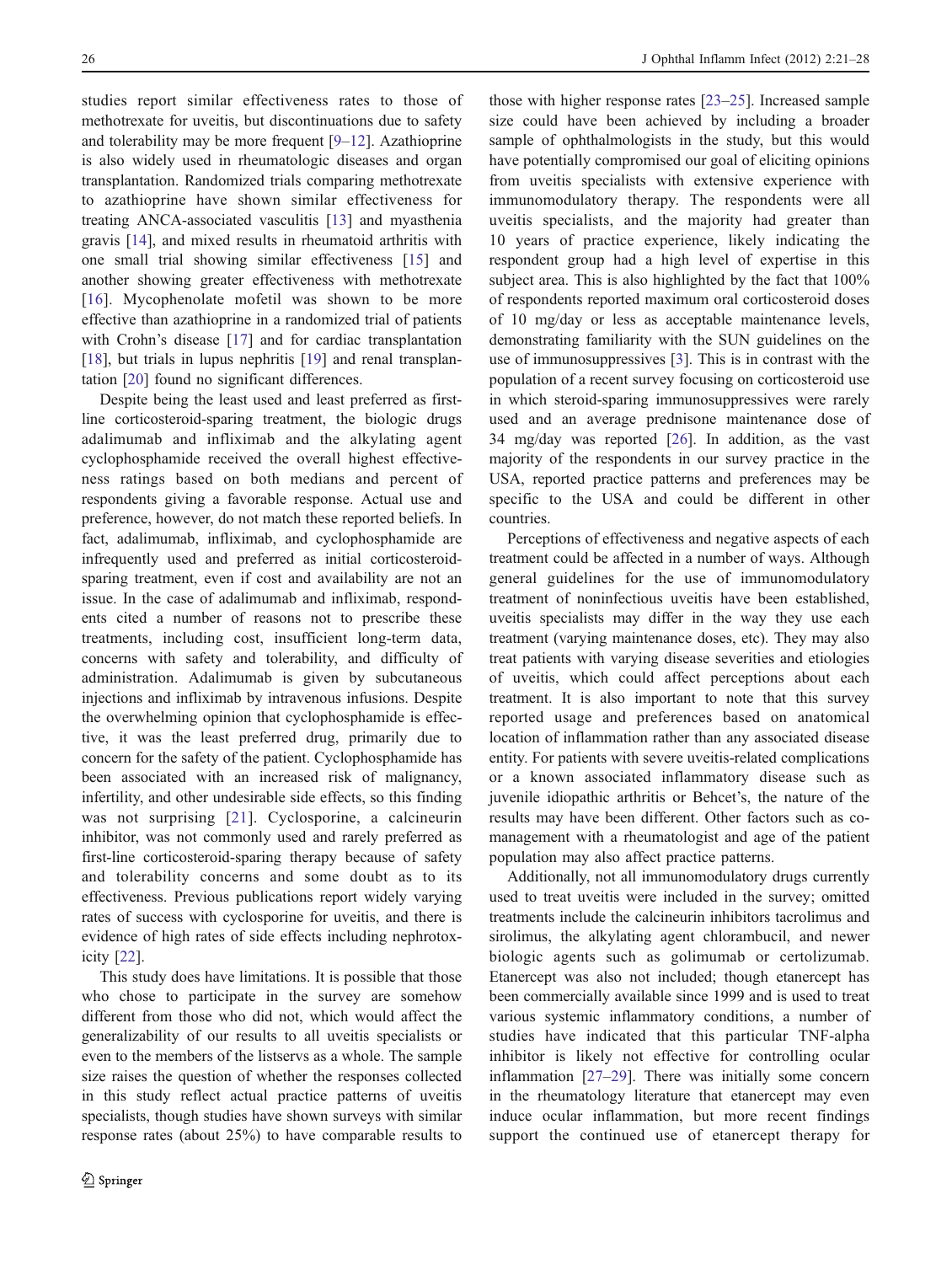<span id="page-6-0"></span>inflammatory diseases with the caveat that patients developing uveitis may require a change in treatment regimen [\[30](#page-7-0)]. We chose to include treatments which have been most commonly reported in the literature to ensure that most respondents would have some experience with each, making comparisons between them possible.

Despite potentially mitigating factors, the results of this survey were striking. They raise questions that warrant further study, including the possibility of variable effectiveness by anatomic location for some treatments, and also highlight factors that uveitis specialists feel limit the practical use of each immunomodulatory treatment. These results may help guide future research comparing treatment effectiveness for initial corticosteroid-sparing therapy in noninfectious uveitis.

Acknowledgments We thank the American Uveitis Society for granting permission to send the survey to their email listserv.

Declaration of interest None of the authors have any conflicts of interest related to any of the content in this paper. The authors alone are responsible for the content and writing of the paper.

Research funding Nisha R. Acharya, MD, MS is supported by a National Eye Institute grant K23EY017897 and a Research to Prevent Blindness Career Development Award. This work was also supported by a NEI EY02162 grant to the Department of Ophthalmology and an unrestricted grant from the Research to Prevent Blindness Foundation.

Open Access This article is distributed under the terms of the Creative Commons Attribution License which permits any use, distribution and reproduction in any medium, provided the original author(s) and source are credited.

#### References

- 1. Nussenblatt RB (1990) The natural history of uveitis. Int Ophthalmol 14(5–6):303–308
- 2. Rothova A, Suttorp-van Schulten MS, Frits Treffers W, Kijlstra A (1996) Causes and frequency of blindness in patients with intraocular inflammatory disease. Br J Ophthalmol 80(4):332–336
- 3. Jabs DA, Rosenbaum JT, Foster CS, Holland GN, Jaffe GJ, Louie JS, Nussenblatt RB, Stiehm ER, Tessler H, Van Gelder RN, Whitcup SM, Yocum D (2000) Guidelines for the use of immunosuppressive drugs in patients with ocular inflammatory disorders: recommendations of an expert panel. Am J Ophthalmol 130(4):492–513
- 4. Stanbury RM, Graham EM (1998) Systemic corticosteroid therapy—side effects and their management. Br J Ophthalmol 82(6):704–708
- 5. Kruskal WH, Wallis WA (1952) Use of ranks in one-criterion variance analysis. Am Stat Assoc 47:583–621
- 6. Bradley RA, Terry ME (1952) Rank analysis of incomplete block designs I: the method of paired comparisons. Biometrika 39:324– 345
- 7. Drug Topics Red Book (2009). Thomson Healthcare, Montvale, NJ. 113(319):574–575
- 8. Daniel E, Thorne JE, Newcomb CW, Pujari SS, Kacmaz RO, Levy-Clarke GA, Nussenblatt RB, Rosenbaum JT, Suhler EB, Foster CS, Jabs DA, Kempen JH (2010) Mycophenolate mofetil for ocular inflammation. Am J Ophthalmol 149(3):423– 432, e1-e2
- 9. Gangaputra S, Newcomb CW, Liesegang TL, Kacmaz RO, Jabs DA, Levy-Clarke GA, Nussenblatt RB, Rosenbaum JT, Suhler EB, Thorne JE, Foster CS, Kempen JH (2009) Methotrexate for ocular inflammatory diseases. Ophthalmology 116(11):2188– 2198, e2181
- 10. Galor A, Jabs DA, Leder HA, Kedhar SR, Dunn JP, Peters GB 3rd, Thorne JE (2008) Comparison of antimetabolite drugs as corticosteroid-sparing therapy for noninfectious ocular inflammation. Ophthalmology 115(10):1826–1832
- 11. Andrasch RH, Pirofsky B, Burns RP (1978) Immunosuppressive therapy for severe chronic uveitis. Arch Ophthalmol 96(2):247– 251
- 12. Pasadhika S, Kempen JH, Newcomb CW, Liesegang TL, Pujari SS, Rosenbaum JT, Thorne JE, Foster CS, Jabs DA, Levy-Clarke GA, Nussenblatt RB, Suhler EB (2009) Azathioprine for ocular inflammatory diseases. Am J Ophthalmol 148(4):500–509, e502
- 13. Pagnoux C, Mahr A, Hamidou MA, Boffa JJ, Ruivard M, Ducroix JP, Kyndt X, Lifermann F, Papo T, Lambert M, Le Noach J, Khellaf M, Merrien D, Puechal X, Vinzio S, Cohen P, Mouthon L, Cordier JF, Guillevin L (2008) Azathioprine or methotrexate maintenance for ANCA-associated vasculitis. N Engl J Med 359 (26):2790–2803
- 14. Heckmann JM, Rawoot A, Bateman K, Renison R, Badri M (2011) A single-blinded trial of methotrexate versus azathioprine as steroid-sparing agents in generalized myasthenia gravis. BMC Neurol 11:97
- 15. Hamdy H, McKendry RJ, Mierins E, Liver JA (1987) Low-dose methotrexate compared with azathioprine in the treatment of rheumatoid arthritis. A twenty-four-week controlled clinical trial. Arthritis Rheum 30(4):361–368
- 16. Jeurissen ME, Boerbooms AM, van de Putte LB, Doesburg WH, Mulder J, Rasker JJ, Kruijsen MW, Haverman JF, van Beusekom HJ, Muller WH et al (1991) Methotrexate versus azathioprine in the treatment of rheumatoid arthritis. A forty-eight-week randomized, double-blind trial. Arthritis Rheum 34(8):961–972
- 17. Neurath MF, Wanitschke R, Peters M, Krummenauer F, Buschenfelde KH Meyer zum, Schlaak JF (1999) Randomised trial of mycophenolate mofetil versus azathioprine for treatment of chronic active Crohn's disease. Gut 44(5):625–628
- 18. Eisen HJ, Kobashigawa J, Keogh A, Bourge R, Renlund D, Mentzer R, Alderman E, Valantine H, Dureau G, Mancini D, Mamelok R, Gordon R, Wang W, Mehra M, Constanzo MR, Hummel M, Johnson J (2005) Three-year results of a randomized, double-blind, controlled trial of mycophenolate mofetil versus azathioprine in cardiac transplant recipients. J Heart Lung Transplant 24(5):517–525
- 19. Houssiau FA, D'Cruz D, Sangle S, Remy P, Vasconcelos C, Petrovic R, Fiehn C, de Ramon GE, Gilboe IM, Tektonidou M, Blockmans D, Ravelingien I, le Guern V, Depresseux G, Guillevin L, Cervera R (2010) Azathioprine versus mycophenolate mofetil for long-term immunosuppression in lupus nephritis: results from the MAINTAIN Nephritis Trial. Ann Rheum Dis 69(12):2083– 2089
- 20. Remuzzi G, Lesti M, Gotti E, Ganeva M, Dimitrov BD, Ene-Iordache B, Gherardi G, Donati D, Salvadori M, Sandrini S, Valente U, Segoloni G, Mourad G, Federico S, Rigotti P, Sparacino V, Bosmans JL, Perico N, Ruggenenti P (2004) Mycophenolate mofetil versus azathioprine for prevention of acute rejection in renal transplantation (MYSS): a randomised trial. Lancet 364(9433):503–512